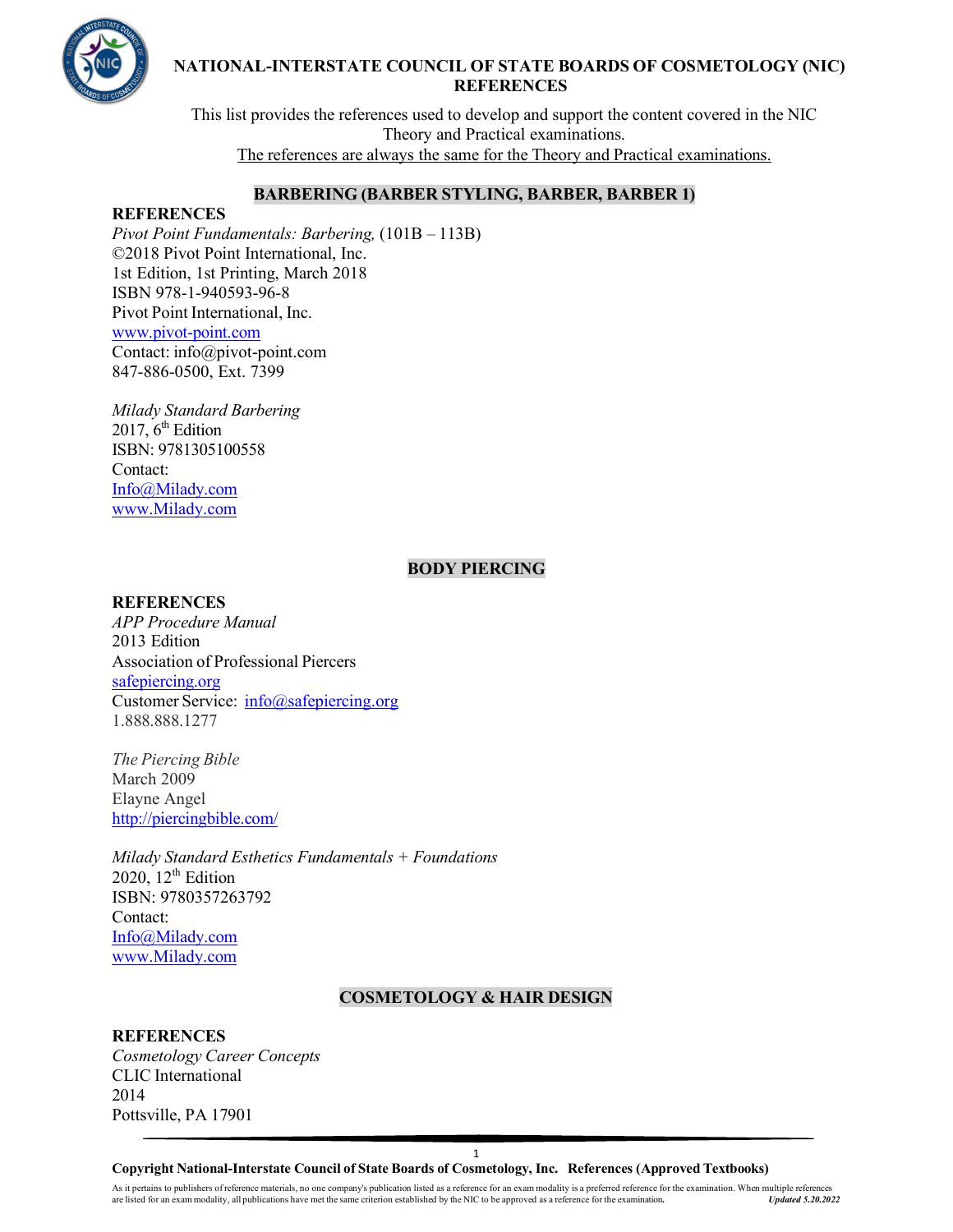

This list provides the references used to develop and support the content covered in the NIC Theory and Practical examinations. The references are always the same for the Theory and Practical examinations.

*Milady Standard Cosmetology + Foundations* 2023,  $14<sup>th</sup>$  Edition ISBN: 9780357871492 Contact: [Info@Milady.com](mailto:Info@Milady.com) [www.Milady.com](http://www.milady.com/)

*Pivot Point Fundamentals: Cosmetology,* (101-113) ©2016 Pivot Point International, Inc. 1st Edition, 1st Printing, November 2016. ISBN 978–1-940593-56-2 Pivot Point International, Inc. [www.pivot-point.com](http://www.pivot-point.com/) Contact: [info@pivot-point.com](mailto:info@pivot-point.com) 847-886-0500, Ext. 7399

*Today's Class: Cosmetology 1, Cosmetology, 2, Basic Esthetics 1 & 2, Nail Technician* 2016 Melior, Inc. <https://www.todaysclass.com/index.html> 877-224-0435

### **SUPPLEMENTAL REFERENCES**

*Milady Standard Cosmetology* 2016,  $13<sup>th</sup>$  Edition ISBN: 9781285769417 Contact: [Info@Milady.com](mailto:Info@Milady.com) [www.Milady.com](http://www.milady.com/)

*Salon Fundamentals Cosmetology* 2014, 3<sup>rd</sup> Edition, 1<sup>st</sup> Printing. September 2014 Pivot Point International, Inc. [www.pivot-point.com](http://www.pivot-point.com/) Contact: [info@pivot-point.com](mailto:info@pivot-point.com) 847-886-0500, Ext. 7399

**Copyright National-Interstate Council of State Boards of Cosmetology, Inc. References (Approved Textbooks)**

 $\overline{2}$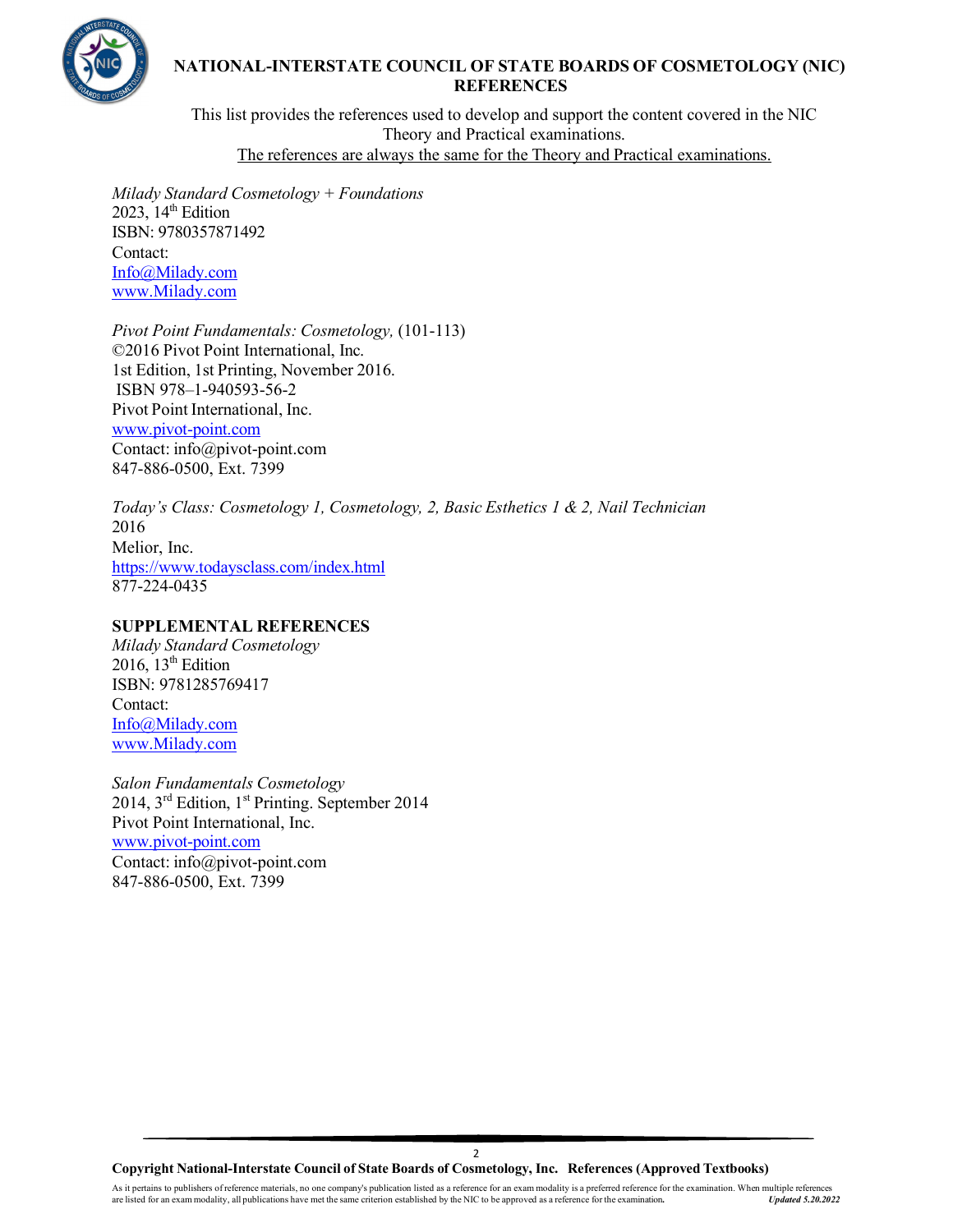

This list provides the references used to develop and support the content covered in the NIC Theory and Practical examinations. The references are always the same for the Theory and Practical examinations.

# **ELECTROLOGY**

### **REFERENCES**

*Milady's Hair Removal Techniques: A Comprehensive Manual* 2004,  $1<sup>st</sup>$  Edition ISBN: 9781401815554 Contact: [Info@Milady.com](mailto:Info@Milady.com) [www.Milady.com](http://www.milady.com/)

*Salon Fundamentals Esthetics* 2013,  $2<sup>nd</sup>$  Edition,  $11<sup>th</sup>$  printing,  $2<sup>nd</sup>$  Edition, August 2013 Pivot Point International, Inc. [www.pivot-point.com](http://www.pivot-point.com/) Contact: [info@pivot-point.com](mailto:info@pivot-point.com) 847-886-0500, Ext. 7399

### **SUPPLEMENTAL REFERENCES**

*Milady Standard Esthetics Fundamentals + Foundations*  $2020$ ,  $12<sup>th</sup>$  Edition ISBN: 9780357263792 Contact: [Info@Milady.com](mailto:Info@Milady.com) [www.Milady.com](http://www.milady.com/)

*Salon Fundamentals Esthetics – A Resource for Your Skin Care Career* 2007, 10th printing, 2nd Edition, September 2012 Pivot Point International, Inc. [www.pivot-point.com](http://www.pivot-point.com/) Contact: [info@pivot-point.com](mailto:info@pivot-point.com) 847-886-0500, Ext. 7399

**Copyright National-Interstate Council of State Boards of Cosmetology, Inc. References (Approved Textbooks)**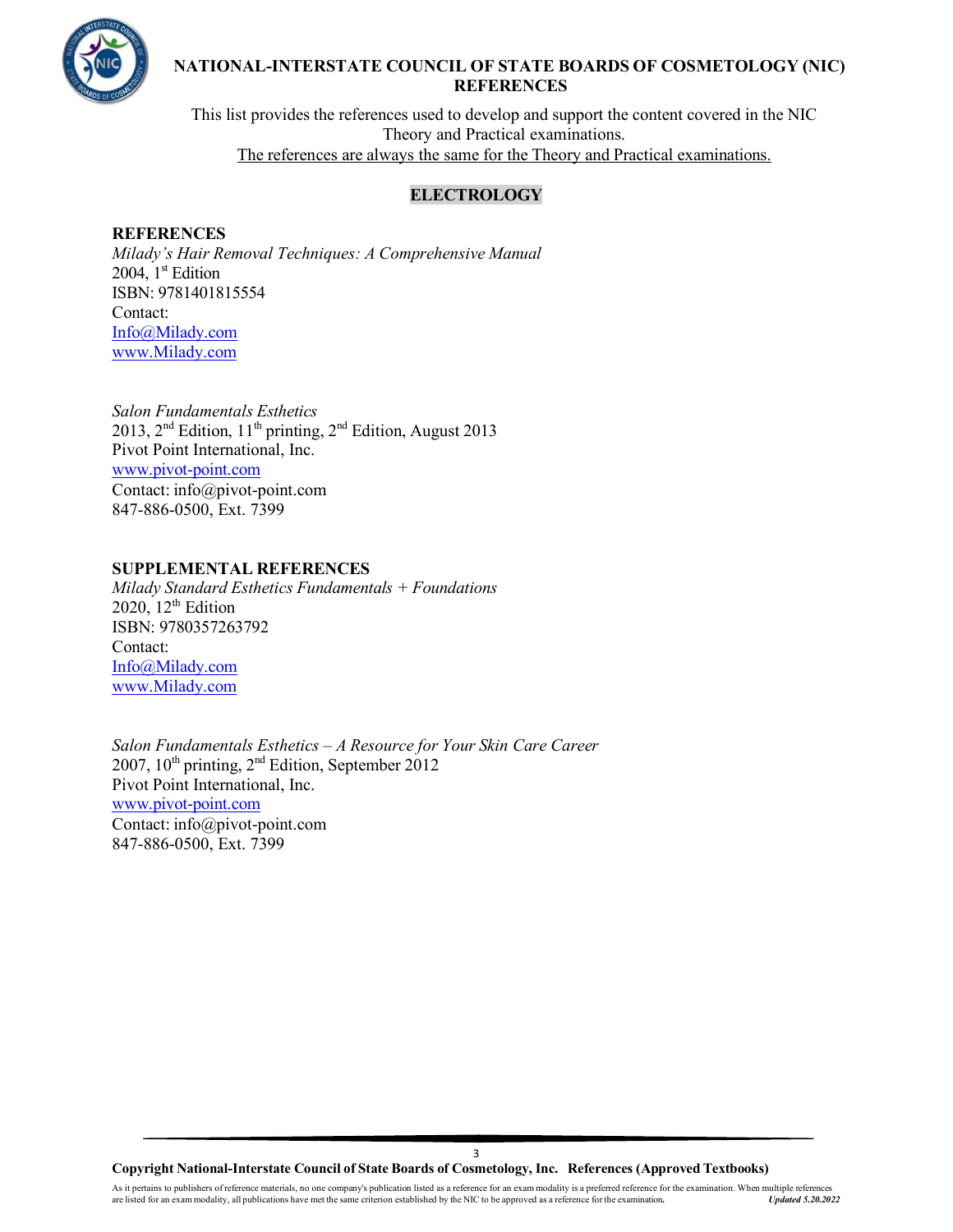

This list provides the references used to develop and support the content covered in the NIC Theory and Practical examinations. The references are always the same for the Theory and Practical examinations.

# **ESTHETICS**

## **REFERENCES**

*Milady Standard Esthetics Fundamentals + Foundations* 2020,  $12<sup>th</sup>$  Edition ISBN: 9780357263792 Contact: [Info@Milady.com](mailto:Info@Milady.com) [www.Milady.com](http://www.milady.com/)

*Pivot Point Fundamentals: Esthetics,* (101E – 111E) ©2020 Pivot Point International, Inc. 1st Edition, 1st Printing, December 2020 ISBN 978-1-951862-26-8 Pivot Point International, Inc. <https://www.pivot-point.com/shop/> Contact: [info@pivot-point.com](mailto:info@pivot-point.com) 847-886-0500, Ext. 7399

### **SUPPLEMENTAL REFERENCES**

*Milady Standard Advanced Esthetics*  $2013$ ,  $2<sup>nd</sup>$  Edition ISBN: 9781111139094 Contact: [Info@Milady.com](mailto:Info@Milady.com) [www.Milady.com](http://www.milady.com/)

*Salon Fundamentals Esthetics* 2013, 2<sup>nd</sup> Edition, 11<sup>th</sup> printing, 2<sup>nd</sup> Edition, August 2013 Pivot Point International, Inc. [www.pivot-point.com](http://www.pivot-point.com/) Contact: [info@pivot-point.com](mailto:info@pivot-point.com) 847-886-0500, Ext. 7399

*The Epidermal Cell Therapy Skillsbook* 2015 Author: L. Saphonia Gee, L.M.E., CIDESCO Diplomat L. Saphonia Gee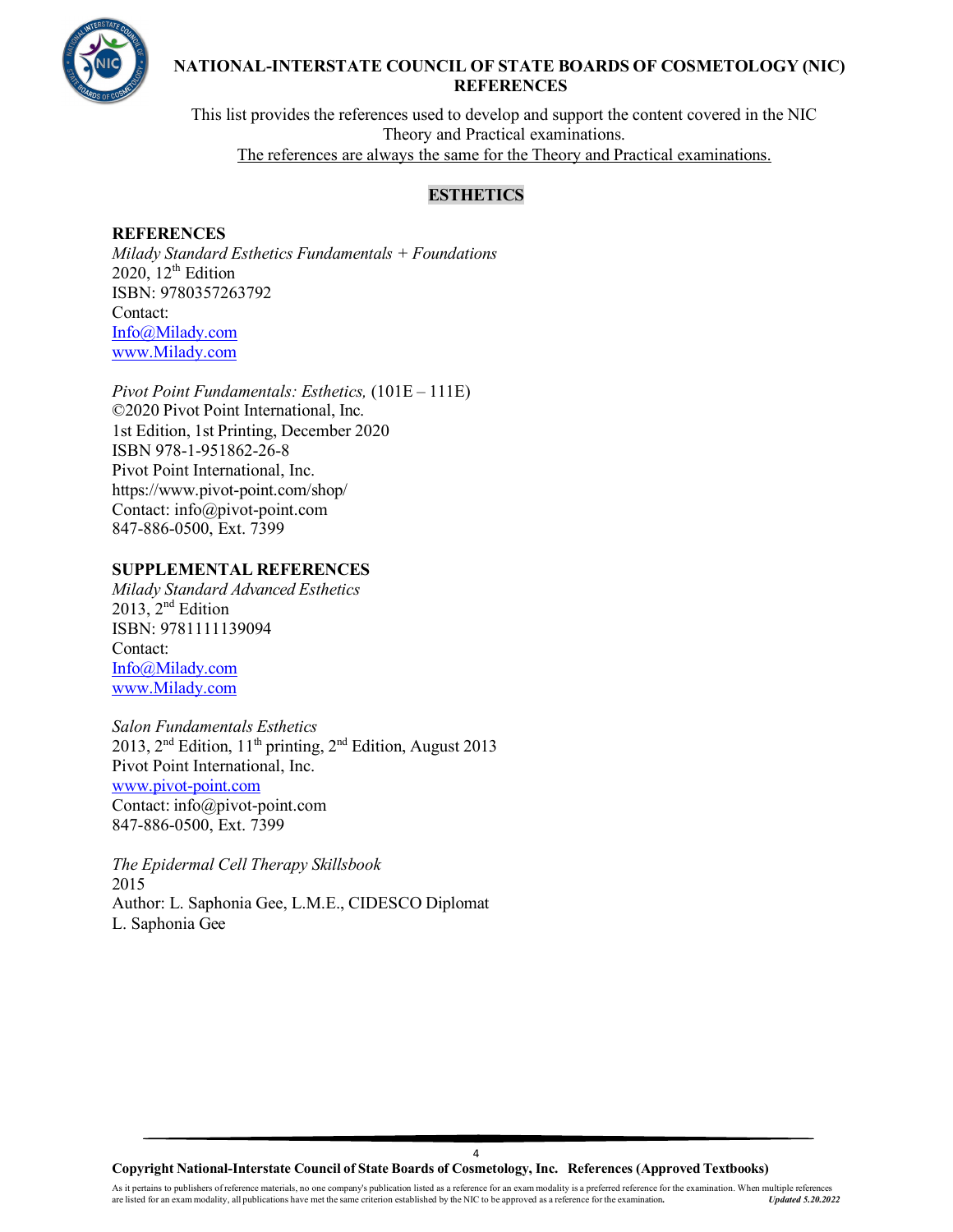

This list provides the references used to develop and support the content covered in the NIC Theory and Practical examinations. The references are always the same for the Theory and Practical examinations.

# **ESTHETICS-ADVANCED PRACTICE (AP)**

#### **REFERENCES**

*Milady Standard Advanced Esthetics* 2013, 2nd Edition ISBN: 9781111139094 Contact: [Info@Milady.com](mailto:Info@Milady.com) [www.Milady.com](http://www.milady.com/)

*Skin Care: Beyond the Basics* 2012,  $4^{\text{th}}$  Edition Mark Lees Milady ISBN: 9781435487451 Contact: [Info@Milady.com](mailto:Info@Milady.com) [www.Milady.com](http://www.milady.com/)

## **SUPPLEMENTAL REFERENCES**

*Milady Standard Esthetics Fundamentals + Foundations* 2020,  $12<sup>th</sup>$  Edition ISBN: 9780357263792 Contact: [Info@Milady.com](mailto:Info@Milady.com) [www.Milady.com](http://www.milady.com/)

*The Epidermal Cell Therapy Skillsbook* 2015 Author: L. Saphonia Gee, L.M.E., CIDESCO Diplomat L. Saphonia Gee

**Copyright National-Interstate Council of State Boards of Cosmetology, Inc. References (Approved Textbooks)**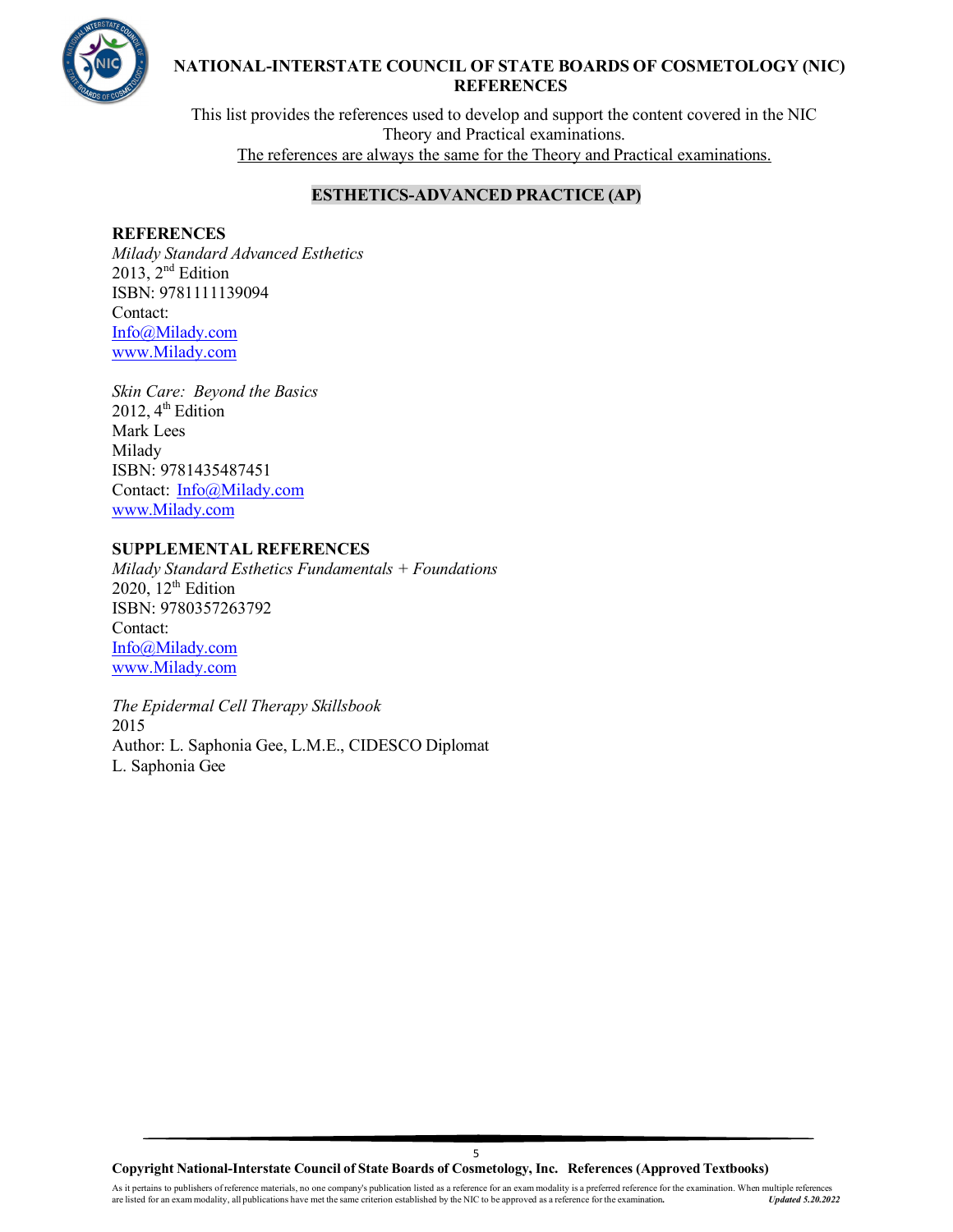

This list provides the references used to develop and support the content covered in the NIC Theory and Practical examinations. The references are always the same for the Theory and Practical examinations.

### **HAIR REMOVAL TECHNOLOGY (Rel. 6.1.2018) & WAX TECHNOLOGY**

#### **REFERENCES**

*Milady Standard Advanced Esthetics* 2013 2nd Edition ISBN: 9781111139094 Contact: [Info@Milady.com](mailto:Info@Milady.com) [www.Milady.com](http://www.milady.com/)

*Milady Standard Esthetics Fundamentals + Foundations* 2020,  $12^{th}$  Edition ISBN: 9780357263792 Contact: [Info@Milady.com](mailto:Info@Milady.com) [www.Milady.com](http://www.milady.com/)

*Salon Fundamentals Esthetics* 2013, 2nd Edition, 11th printing, 2nd Edition, August 2013 Pivot Point International, Inc. [www.pivot-point.com](http://www.pivot-point.com/) Contact: [info@pivot-point.com](mailto:info@pivot-point.com) 847-886-0500, Ext. 7399

#### **SUPPLEMENTAL REFERENCES**

*Milady's Hair Removal Techniques: A Comprehensive Manual* 2004 Contact: [Info@Milady.com](mailto:Info@Milady.com) [www.Milady.com](http://www.milady.com/)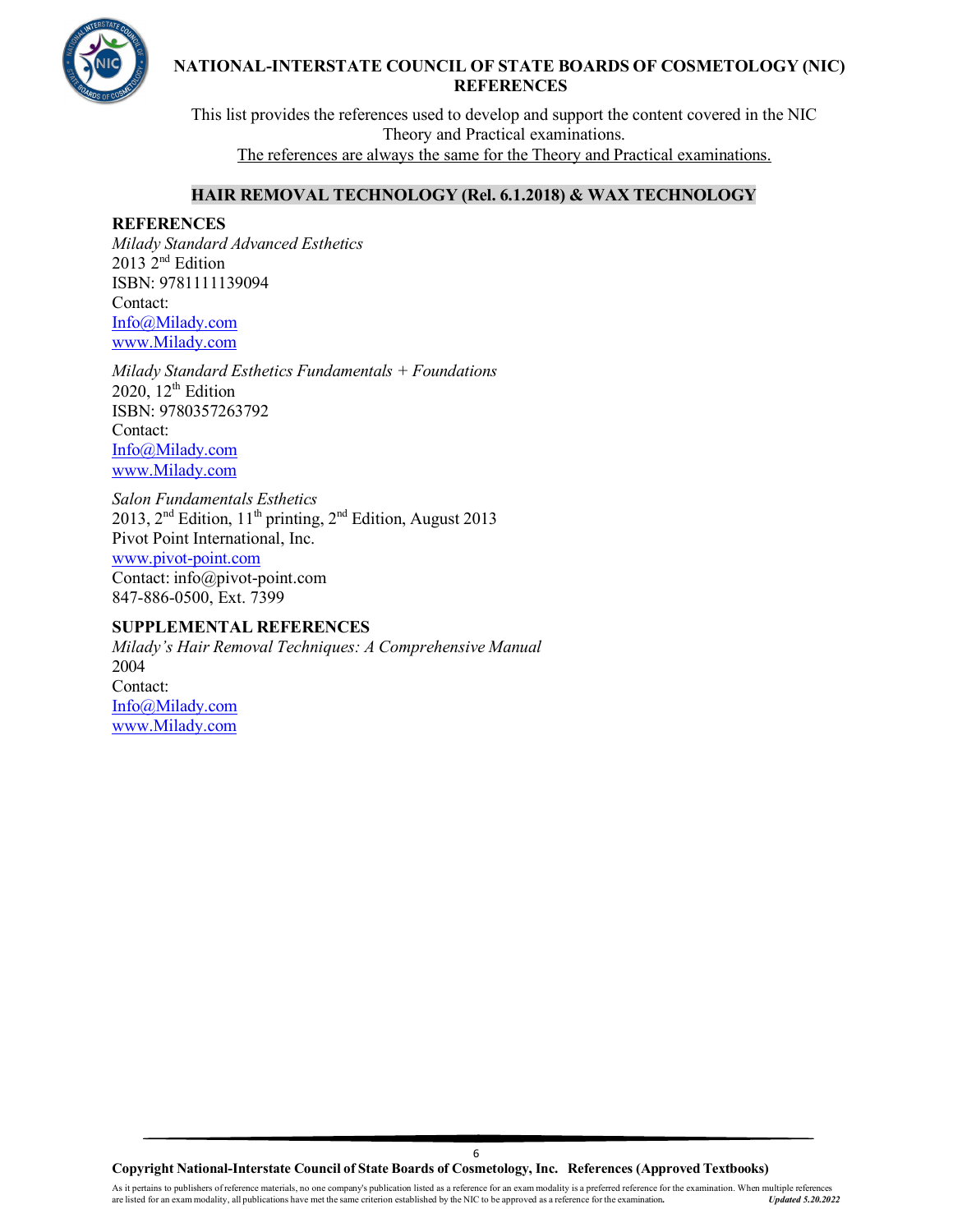

This list provides the references used to develop and support the content covered in the NIC Theory and Practical examinations. The references are always the same for the Theory and Practical examinations.

# **INSTRUCTOR**

#### **REFERENCES**

*McKeachie's Teaching Tips: Strategies, Research, and Theory for College and University Teachers*  2014,  $14<sup>th</sup>$  Edition Contact: [Info@Milady.com](mailto:Info@Milady.com) [www.Milady.com](http://www.milady.com/)

*Milady Professional Educator*  2022, 4th Edition ISBN: 9781337786836 Contact: [Info@Milady.com](mailto:Info@Milady.com) [www.Milady.com](http://www.milady.com/)

*Mindful Teaching Pro* eBook (101.1 – 701.6) 2013 Pivot Point International, Inc. [www.pivot-point.com](http://www.pivot-point.com/) Contact: [info@pivot-point.com](mailto:info@pivot-point.com) 847-886-0500, Ext. 7399

#### **SUPPLEMENTAL REFERENCES**

*Milady MasterEducator*  2013, 3<sup>rd</sup> Edition ISBN: 9781133693697 Contact: [Info@Milady.com](mailto:Info@Milady.com) [www.Milady.com](http://www.milady.com/)

*McKeachie's Teaching Tips: Strategies, Research, and Theory for College and University Teachers*   $2011$ ,  $13<sup>th</sup>$  Edition Contact: [Info@Milady.com](mailto:Info@Milady.com) [www.Milady.com](http://www.milady.com/)

**Copyright National-Interstate Council of State Boards of Cosmetology, Inc. References (Approved Textbooks)**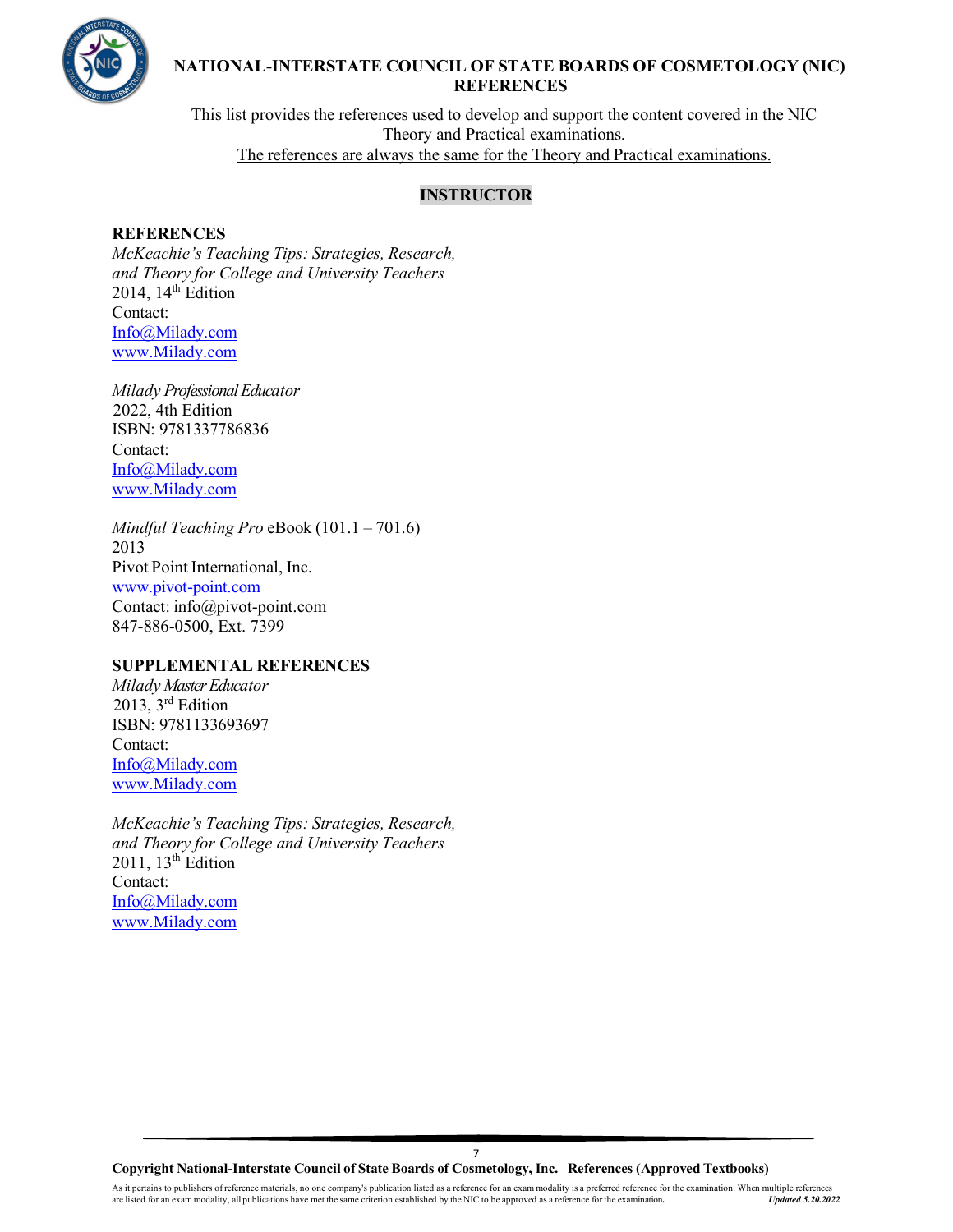

This list provides the references used to develop and support the content covered in the NIC Theory and Practical examinations. The references are always the same for the Theory and Practical examinations.

## **MANAGER**

### **REFERENCES**

*Successful Salon & Spa Management* 2012,  $6<sup>th</sup>$  Edition Contact: [Info@Milady.com](mailto:Info@Milady.com) [www.Milady.com](http://www.milady.com/)

### **SUPPLEMENTAL REFERENCES**

*Cosmetology Career Concepts* CLIC International 2014 Pottsville, PA 17901

*Milady Standard Cosmetology + Foundations* 2023,  $14<sup>th</sup>$  Edition ISBN: 9780357871492 Contact: [Info@Milady.com](mailto:Info@Milady.com) [www.Milady.com](http://www.milady.com/)

*Pivot Point Fundamentals: Cosmetology,* (101-113) ©2016 Pivot Point International, Inc. 1st Edition, 1st Printing, November 2016. ISBN 978–1-940593-56-2 Pivot Point International, Inc. [www.pivot-point.com](http://www.pivot-point.com/) Contact: [info@pivot-point.com](mailto:info@pivot-point.com) 847-886-0500, Ext. 7399

**Copyright National-Interstate Council of State Boards of Cosmetology, Inc. References (Approved Textbooks)**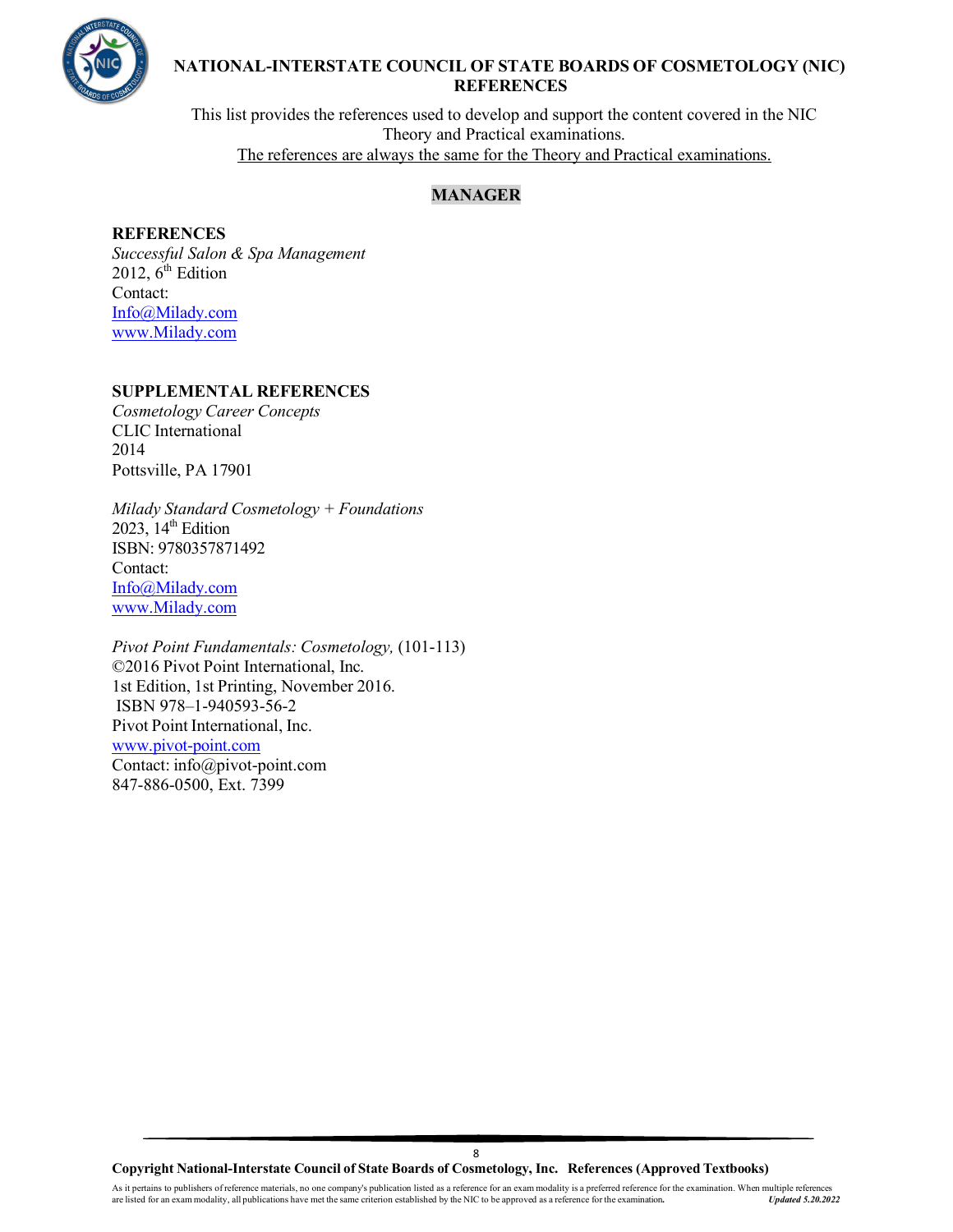

This list provides the references used to develop and support the content covered in the NIC Theory and Practical examinations. The references are always the same for the Theory and Practical examinations.

# **NAIL TECHNOLOGY**

#### **REFERENCES**

*Milady Standard Nail Technology 8th Edition + Foundations* 2020, 8<sup>th</sup> Edition ISBN: 9780357446867 Contact: [Info@Milady.com](mailto:Info@Milady.com) [www.Milady.com](http://www.milady.com/)

*Nails – Exhibits of Art*  2007, 2.1 Edition CLIC International 2014 Pottsville, PA 17901

*Salon Fundamentals Nails* 2013, 1st Edition,  $10^{th}$  printing, June 2013 Pivot Point International, Inc. [www.pivot-point.com](http://www.pivot-point.com/) Contact: [info@pivot-point.com](mailto:info@pivot-point.com) 847-886-0500, Ext. 7399

*Today's Class: Nail Technician* 2016 Melior, Inc. <https://www.todaysclass.com/index.html> 877-224-0435

## **SUPPLEMENTAL REFERENCES**

*Nails – Exhibits of Art*  2007, 1<sup>st</sup> Edition Author: Randy Rick CLIC International 2014 Pottsville, PA 17901

*Salon Fundamentals Nails* 2011, 1st Edition,  $7<sup>th</sup>$  Printing, October 2011 Pivot Point International, Inc. [www.pivot-point.com](http://www.pivot-point.com/) Contact: [info@pivot-point.com](mailto:info@pivot-point.com) 847-886-0500, Ext. 7399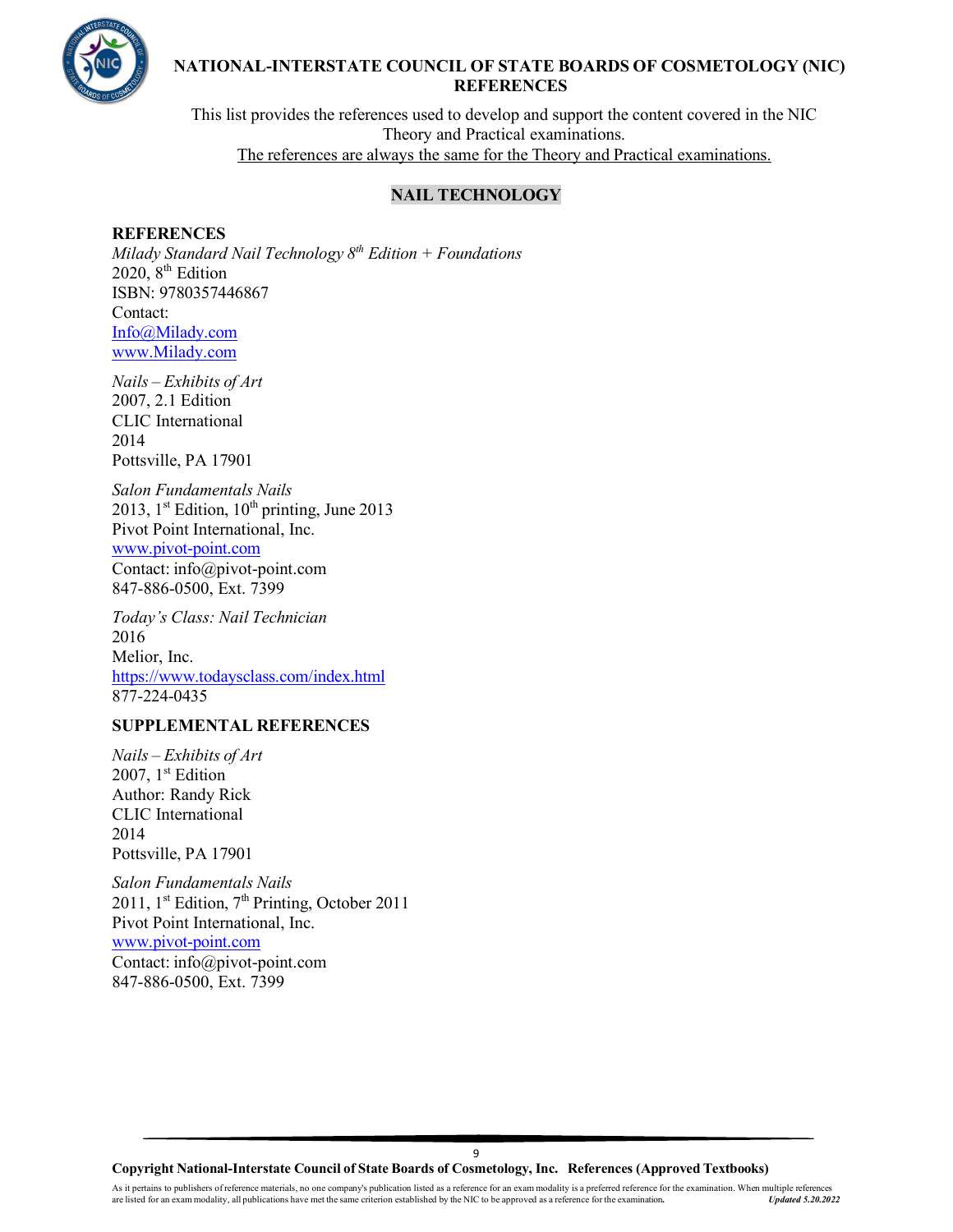

This list provides the references used to develop and support the content covered in the NIC Theory and Practical examinations. The references are always the same for the Theory and Practical examinations.

## **NATURAL HAIR STYLING**

#### **REFERENCES**

*Milady Standard Natural Hair Care and Braiding* 2014 Contact: [Info@Milady.com](mailto:Info@Milady.com) [www.Milady.com](http://www.milady.com/)

## **SUPPLEMENTAL REFERENCES**

*Cosmetology Career Concepts* CLIC International 2014 Pottsville, PA 17901

*Milady Standard Cosmetology + Foundations*  $2023$ ,  $14<sup>th</sup>$  Edition ISBN: 9780357871492 Contact: [Info@Milady.com](mailto:Info@Milady.com) [www.Milady.com](http://www.milady.com/)

*Pivot Point Fundamentals: Cosmetology,* (101-113) ©2016 Pivot Point International, Inc. 1st Edition, 1st Printing, November 2016. ISBN 978–1-940593-56-2 Pivot Point International, Inc. [www.pivot-point.com](http://www.pivot-point.com/) Contact: [info@pivot-point.com](mailto:info@pivot-point.com) 847-886-0500, Ext. 7399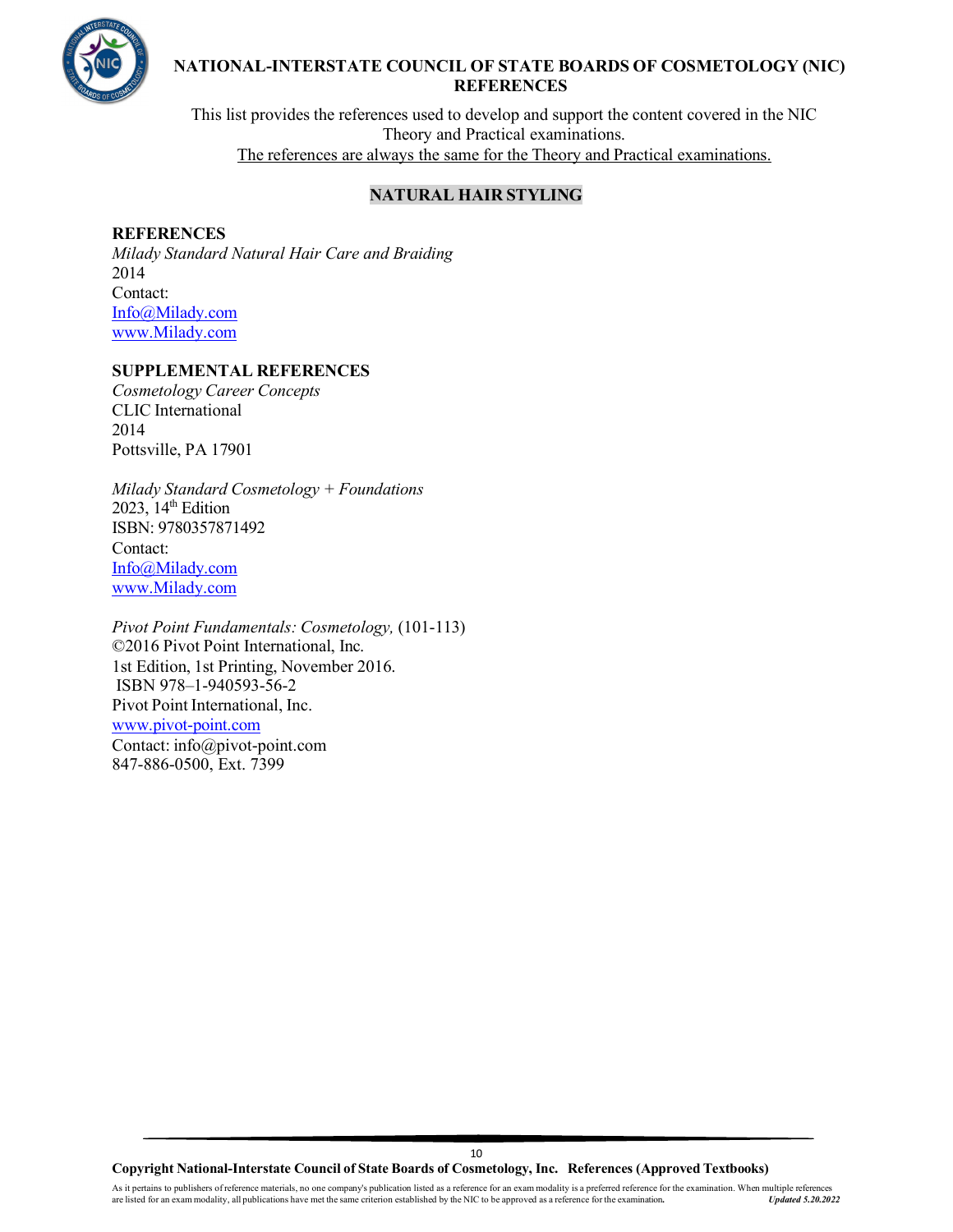

This list provides the references used to develop and support the content covered in the NIC Theory and Practical examinations. The references are always the same for the Theory and Practical examinations.

# **PERMANENT COSMETICS/MICROPIGMENTATION**

#### **REFERENCES**

*Milady Standard Esthetics Fundamentals + Foundations* 2020,  $12<sup>th</sup>$  Edition ISBN: 9780357263792 Contact: [Info@Milady.com](mailto:Info@Milady.com) [www.Milady.com](http://www.milady.com/)

*Milady Standard Advanced Esthetics*  $2013$ ,  $2<sup>nd</sup> Edition$ ISBN: 9781111139094 Contact: [Info@Milady.com](mailto:Info@Milady.com) [www.Milady.com](http://www.milady.com/)

*The Epidermal Cell Therapy Skillsbook* 2015 Author: L. Saphonia Gee, L.M.E., CIDESCO Diplomat L. Saphonia Gee

*Fundamentals of Permanent Cosmetics* 2011 Author: Conne Lord CreateSpace Independent Publishing Platform

*Permanent Cosmetics: The Foundation of Fundamental Application* 2018,  $2<sup>nd</sup>$  Edition Author: Marjorie Grimm, CPCP Society of Permanent Cosmetics Professionals [www.spcp.org](http://www.spcp.org/)

*Permanent Makeup: Tips and Techniques* 2007 Author: Pamela Hill, RN Delmar Learning Contact: [Info@Milady.com](mailto:Info@Milady.com) [www.Milady.com](http://www.milady.com/)

**Copyright National-Interstate Council of State Boards of Cosmetology, Inc. References (Approved Textbooks)**